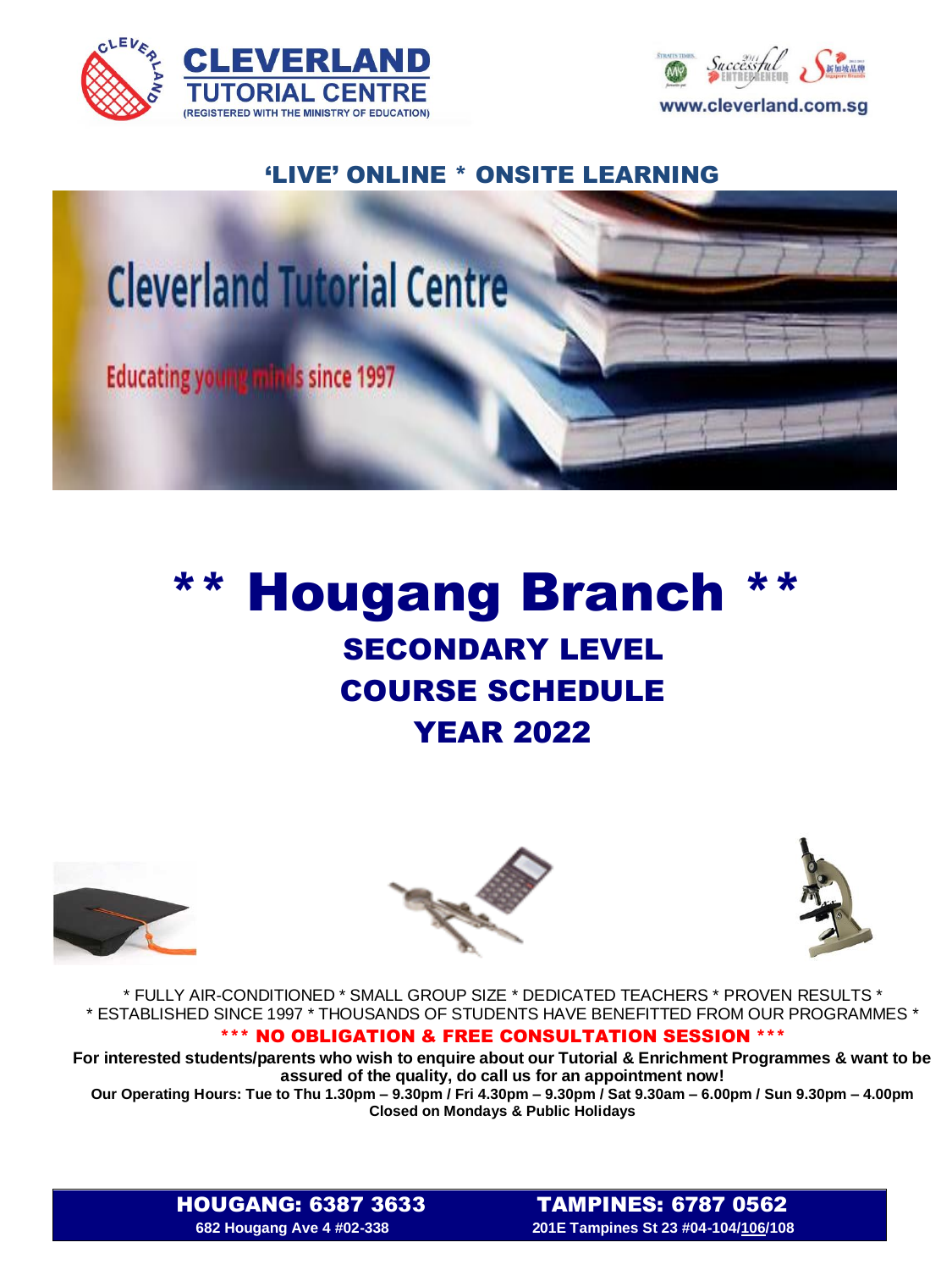



| <b>Level</b> | <b>Type of</b><br><b>Courses</b>               | <b>Schedule</b> |                                         | <b>Course Fee</b><br><b>Per Month</b>                                                                                                                                                                                                                                                                                 |
|--------------|------------------------------------------------|-----------------|-----------------------------------------|-----------------------------------------------------------------------------------------------------------------------------------------------------------------------------------------------------------------------------------------------------------------------------------------------------------------------|
| Sec 1        | S1 English<br><b>Tutorial Class</b>            | *Fri            | $4.00$ pm $-5.30$ pm $*$                | $$165/-$<br>per subject<br><b>Bundle Discount</b><br><b>(except S1 Holiday Prep)</b><br><u>Class)</u><br>Any 2: (-\$5) off total fee<br>Any 3: (-\$15) off total fee<br>Any 4: (-\$30) off total fee<br>*Registration Fee: \$30.00,<br>Student Deposit: \$100.00<br>Material Fee:<br>\$20/subject/semester<br>Applies |
|              |                                                | Sun             | $11.00am - 12.30pm$                     |                                                                                                                                                                                                                                                                                                                       |
|              | <b>S1 Mathematics</b><br><b>Tutorial Class</b> | Mon             | $7.30pm - 9.00pm$                       |                                                                                                                                                                                                                                                                                                                       |
|              |                                                | *Sun            | $11.15am - 12.45pm*$<br>('LIVE' Online) |                                                                                                                                                                                                                                                                                                                       |
|              | S1 Math Booster<br>(Problem Solving)<br>Add-on | Fri             | $7.30pm - 9.00pm$                       |                                                                                                                                                                                                                                                                                                                       |
|              | S1 Science<br><b>Tutorial Class</b>            | *Sat            | $4.15$ pm $-5.45$ pm $*$                |                                                                                                                                                                                                                                                                                                                       |
|              |                                                | *Tue            | $7.30$ pm $-9.00$ pm $*$                |                                                                                                                                                                                                                                                                                                                       |
|              | S1 Chinese<br><b>Tutorial Class</b>            | *Sun            | $2.00$ pm $-3.30$ pm $*$                |                                                                                                                                                                                                                                                                                                                       |

| <b>Level</b> | <b>Type of</b><br><b>Courses</b>                | <b>Schedule</b> |                                                     | <b>Course Fee</b><br><b>Per Month</b>                                                                                                                                                                                                                                    |
|--------------|-------------------------------------------------|-----------------|-----------------------------------------------------|--------------------------------------------------------------------------------------------------------------------------------------------------------------------------------------------------------------------------------------------------------------------------|
| Sec 2        | S <sub>2</sub> English<br><b>Tutorial Class</b> | *Fri            | $4.00$ pm $-5.30$ pm $*$                            | $$175/-$<br>per subject<br><b>Bundle Discount</b><br>Any 2: (-\$5) off total fee<br>Any 3: (-\$15) off total fee<br>Any 4: (-\$30) off total fee<br><i>*Registration Fee: \$30.00,</i><br>Student Deposit: \$100.00<br>Material Fee:<br>\$20/subject/semester<br>Applies |
|              |                                                 | Sun             | $11.00am - 12.30pm$                                 |                                                                                                                                                                                                                                                                          |
|              | <b>S2 Mathematics</b><br><b>Tutorial Class</b>  | Mon             | $6.00$ pm $- 7.30$ pm                               |                                                                                                                                                                                                                                                                          |
|              |                                                 | Sun             | $1.00pm - 2.30pm$<br>(LIVE Online)                  |                                                                                                                                                                                                                                                                          |
|              | S2 Math Booster<br>(Problem Solving)<br>Add-on  | *Fri            | $4.00$ pm $-5.30$ pm $*$                            |                                                                                                                                                                                                                                                                          |
|              | S <sub>2</sub> Science<br><b>Tutorial Class</b> | *Sat            | $2.30$ pm $- 4.00$ pm $*$                           |                                                                                                                                                                                                                                                                          |
|              |                                                 | *Fri            | $7.30$ pm $-9.00$ pm $*$                            |                                                                                                                                                                                                                                                                          |
|              | S <sub>2</sub> Chinese<br><b>Tutorial Class</b> | *Sat            | 11.00am $-$ 12.30pm <sup>*</sup><br>('LIVE' Online) |                                                                                                                                                                                                                                                                          |

 **FAMPINES: 6787 0562**<br>682 Hougang Ave 4 #02-338 *POUS 201E Tampines St 23 #04-104/<u>106</u>/108*  **682 Hougang Ave 4 #02-338 201E Tampines St 23 #04-104/106/108**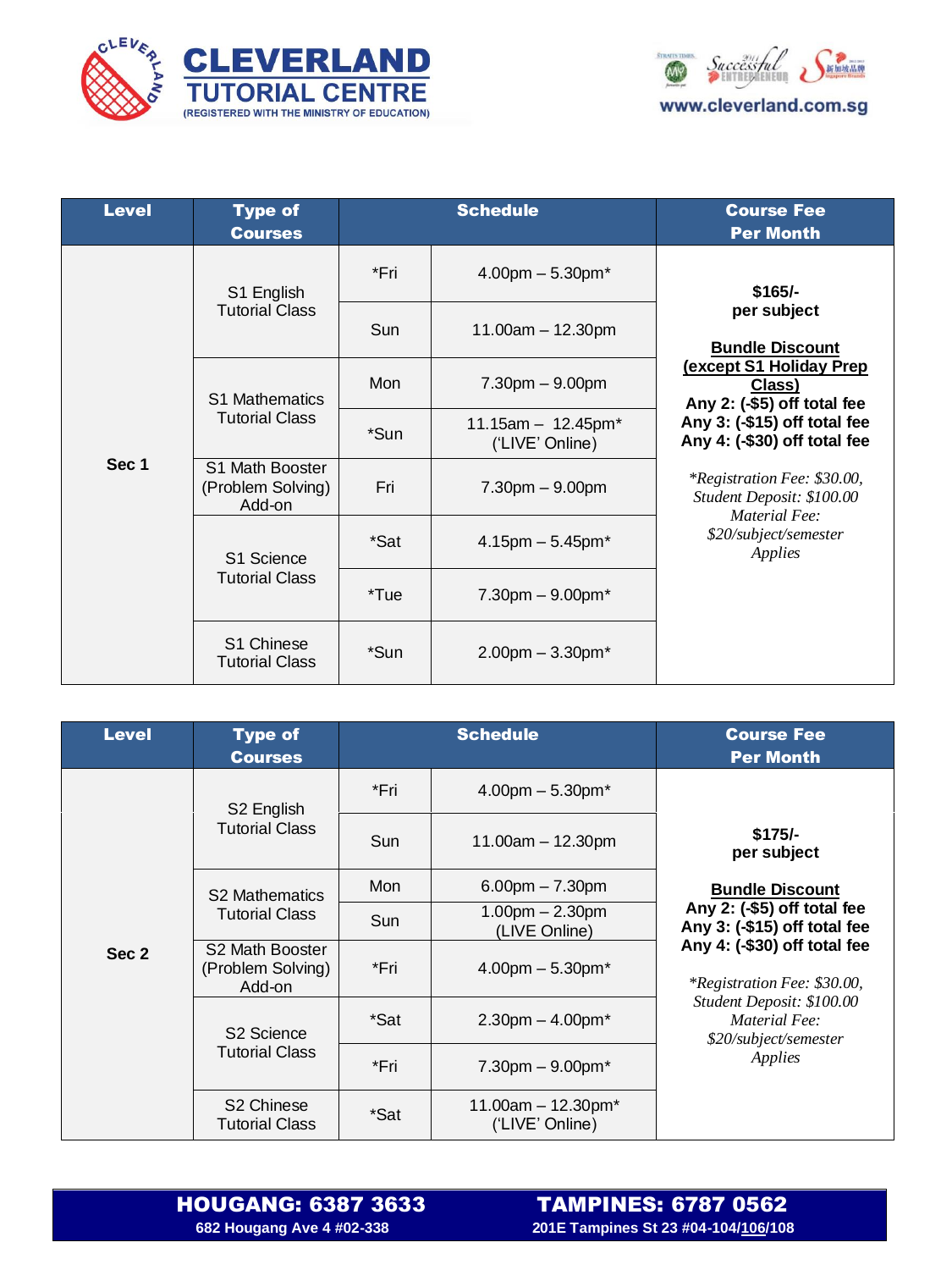





| <b>Level</b>     | <b>Type of</b><br><b>Courses</b>                              | <b>Schedule</b> |                                                     | <b>Course Fee</b><br><b>Per Month</b>                                                                                                                                                                                                                                                                                                           |
|------------------|---------------------------------------------------------------|-----------------|-----------------------------------------------------|-------------------------------------------------------------------------------------------------------------------------------------------------------------------------------------------------------------------------------------------------------------------------------------------------------------------------------------------------|
|                  | S3E English<br><b>Tutorial Class</b>                          | *Thu            | $7.30 \text{pm} - 9.00 \text{pm}^*$                 | $$185/-$<br>per subject<br><b>Bundle Discount</b><br>Any 2: (-\$5) off total fee<br>Any 3: (-\$15) off total fee<br>Any 4: (-\$30) off total fee<br>Any 5: (-\$45) off total fee<br>Any 6: (-\$60) off total fee<br><i>*Registration Fee: \$30.00,</i><br>Student Deposit: \$100.00<br><b>Material Fee:</b><br>\$20/subject/semester<br>applies |
|                  |                                                               | Sun             | $1.00pm - 2.30pm$                                   |                                                                                                                                                                                                                                                                                                                                                 |
|                  | <b>S3E Mathematics</b><br><b>Tutorial Class</b>               | *Mon            | $4.30$ pm $- 6.00$ pm $*$                           |                                                                                                                                                                                                                                                                                                                                                 |
|                  |                                                               | Sat             | 1.00pm - 2.30pm                                     |                                                                                                                                                                                                                                                                                                                                                 |
| <b>Sec</b><br>3E | S3E Additional<br><b>Mathematics</b><br><b>Tutorial Class</b> | *Sat            | $2.00$ pm – 4.00pm (\$255/mth)<br>$(2 \text{ hrs})$ |                                                                                                                                                                                                                                                                                                                                                 |
|                  | <b>S3E Chinese</b><br><b>Tutorial Class</b>                   | Tue             | $7.00pm - 8.30pm$                                   |                                                                                                                                                                                                                                                                                                                                                 |
|                  | S3E Chinese<br><b>Creative Writing</b>                        | Sat             | $1.30pm - 3.00pm$<br>(LIVE Online)                  |                                                                                                                                                                                                                                                                                                                                                 |
|                  | S <sub>3</sub> E<br><b>Biology</b>                            | *Sun            | $10.00$ am $- 11.30$ am <sup>*</sup>                |                                                                                                                                                                                                                                                                                                                                                 |
|                  | Sec 3E<br><b>Physics</b>                                      | *Fri            | $7.30 \text{pm} - 9.00 \text{pm}^*$                 |                                                                                                                                                                                                                                                                                                                                                 |
|                  | Sec 3E<br>Chemistry                                           | *Sat            | $4.30$ pm $-6.00$ pm $*$                            |                                                                                                                                                                                                                                                                                                                                                 |
|                  | Sec 3E<br>Prin of Accts                                       | *Fri            | 6.00pm $- 7.30$ pm $*$                              |                                                                                                                                                                                                                                                                                                                                                 |

| <b>Level</b>     | <b>Type of</b><br><b>Courses</b>                                     | <b>Schedule</b> |                                                     | <b>Course Fee</b><br><b>Per Month</b>                                                                                                                                                                                                                                                                                                           |
|------------------|----------------------------------------------------------------------|-----------------|-----------------------------------------------------|-------------------------------------------------------------------------------------------------------------------------------------------------------------------------------------------------------------------------------------------------------------------------------------------------------------------------------------------------|
| <b>Sec</b><br>3N | S3N English<br><b>Tutorial Class</b>                                 | *Thu            | $7.30$ pm $-9.00$ pm $*$                            | $$185/-$<br>per subject<br><b>Bundle Discount</b><br>Any 2: (-\$5) off total fee<br>Any 3: (-\$15) off total fee<br>Any 4: (-\$30) off total fee<br>Any 5: (-\$45) off total fee<br>Any 6: (-\$60) off total fee<br><i>*Registration Fee: \$30.00,</i><br>Student Deposit: \$100.00<br><b>Material Fee:</b><br>\$20/subject/semester<br>applies |
|                  |                                                                      | Sun             | $1.00pm - 2.30pm$                                   |                                                                                                                                                                                                                                                                                                                                                 |
|                  | <b>S3N Mathematics</b><br><b>Tutorial Class</b>                      | *Mon            | $4.30$ pm $- 6.00$ pm $*$                           |                                                                                                                                                                                                                                                                                                                                                 |
|                  |                                                                      | Sat             | 1.00pm - 2.30pm                                     |                                                                                                                                                                                                                                                                                                                                                 |
|                  | <b>S3N Additional</b><br><b>Mathematics</b><br><b>Tutorial Class</b> | *Sat            | $2.00$ pm – 4.00pm (\$255/mth)<br>$(2 \text{ hrs})$ |                                                                                                                                                                                                                                                                                                                                                 |
|                  | <b>S3N Chinese</b><br><b>Tutorial Class</b>                          | Tue             | $7.00pm - 8.30pm$                                   |                                                                                                                                                                                                                                                                                                                                                 |
|                  | <b>S3N Chinese</b><br><b>Creative Writing</b>                        | Sat             | $1.30pm - 3.00pm$<br>(LIVE Online)                  |                                                                                                                                                                                                                                                                                                                                                 |
|                  | S <sub>3</sub> N<br><b>Biology</b>                                   | *Sun            | $10.00$ am $- 11.30$ am*                            |                                                                                                                                                                                                                                                                                                                                                 |
|                  | Sec 3N<br>Physics                                                    | *Fri            | $7.30$ pm $-9.00$ pm $*$                            |                                                                                                                                                                                                                                                                                                                                                 |
|                  | Sec 3N<br>Chemistry                                                  | *Sat            | $4.30$ pm $- 6.00$ pm $*$                           |                                                                                                                                                                                                                                                                                                                                                 |
|                  | Sec 3N<br>Prin of Accts                                              | *Fri            | 6.00pm $- 7.30$ pm <sup>*</sup>                     |                                                                                                                                                                                                                                                                                                                                                 |

 **FAMPINES: 6787 0562**<br>682 Hougang Ave 4 #02-338 *PODD* **201E Tampines St 23 #04-104/<u>106</u>/108 682 Hougang Ave 4 #02-338 201E Tampines St 23 #04-104/106/108**